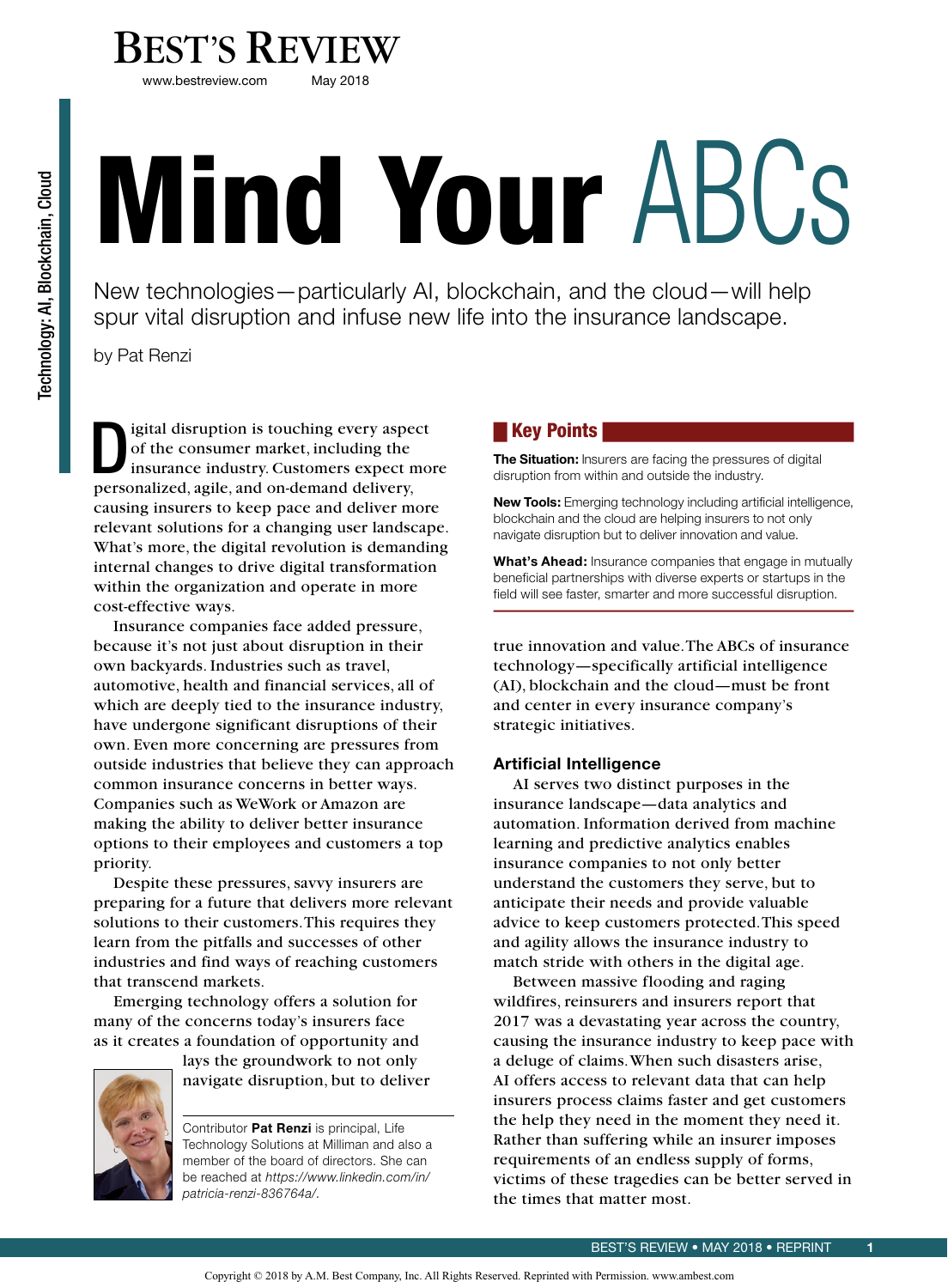Using chatbots and voice technology, AI also can help automate labor-intensive areas of the insurance process such as claims and underwriting. This not only makes customer transactions more seamless, but also helps reduce costs for the insurer, as these simple but time-consuming tasks can be managed by machine.

The good news is that customers are on board. According to Accenture's *2017 Global Distribution and Marketing Survey*, 74% of consumers say they'd be happy to get computergenerated insurance advice, and 78% would take investment advice from a virtual assistant. AI not only serves insurers, but the modern consumer as well.

New market entrant Lemonade is already making waves in the home insurance sector through its chatbot AI Jim. Though the company says most claims are still routed to a human, AI Jim has processed claims completely on its own, some in mere seconds. This is just a glimpse into the very near future of what insurance carriers will provide their customers.

Another great example of the use of AI is Generali, one of the largest auto insurance companies in Italy. The company was among the first in the industry to create a pay-as-you-drive policy option that takes data from the vehicle, including how often it is driven, how fast a driver goes, how quick that person is to brake, etc.

Using AI, Generali predicts the insurance risk for the driver. Drivers have seen as much as 40% decreases in insurance premiums as a result of these more targeted policies.

Generali is also using that data for wider purposes. Thanks to sensors in the cars it can intelligently assess potential medical concerns following an accident and dispatch appropriate help. In addition, Generali is able to cull collective data and share the most dangerous intersections in a particular region.

Examples like these demonstrate how AI is transforming customer interactions for insurers and that instant, personalized gratification will soon become the expectation and not the differentiation.

### **Blockchain**

Fraud accounts for as much as \$80 billion every year across all lines of insurance, according

The ABCs of insurance technology specifically artificial intelligence, blockchain and the cloud—must be front and center in every insurance company's strategic initiatives.

to the Coalition Against Insurance Fraud. Blockchain—where transactions are timestamped and unalterable, identities are secure, and data is far more trustworthy—presents an interesting opportunity for the insurance industry. With this security and mobility, insurers can depend on this technology for precise, secure delivery.

Beyond just security, blockchain also opens the door to underserved markets. As customers in the developing world turn toward their mobile devices to conduct all transactions, it makes it easier for insurers to engage this

> market even without traditional financial institutions. This global expansion opens a new realm of opportunity for the insurance industry.

Regulatory hurdles may also be less of a concern with blockchain, as the nature of the model requires less stringent regulations across borders and markets, and concepts such as "smart contracts" make it feasible to deliver legal insurance contracts or death benefits electronically—putting critical information directly into the hands of the consumer.

The Blockchain Insurance Industry Initiative (B3i), made up of European insurance and reinsurance providers, is the first consortium of its kind designed to facilitate an exchange of ideas and a place to pursue proof of concepts in this space. The consortium, now 23 members strong, just celebrated the successful launch of the first reinsurance blockchain prototype and with it there are high hopes to create an efficient platform to more easily cede, handle and trade risks.

While the future of blockchain in insurance looks promising for delivering new and innovative ways to reach the global market, bitcoin's success highlights the economic problem with large blockchains. Bitcoin mining consumes more electricity a year than Ireland, reports the website Digiconomist. This limitation for enterprise solutions, such as insurance, is obviously a problem. Additionally, an ability to scale to numerous transactions per second is also a significant hurdle. Public blockchain implementations, such as Ethereum, can only handle a handful of transactions per